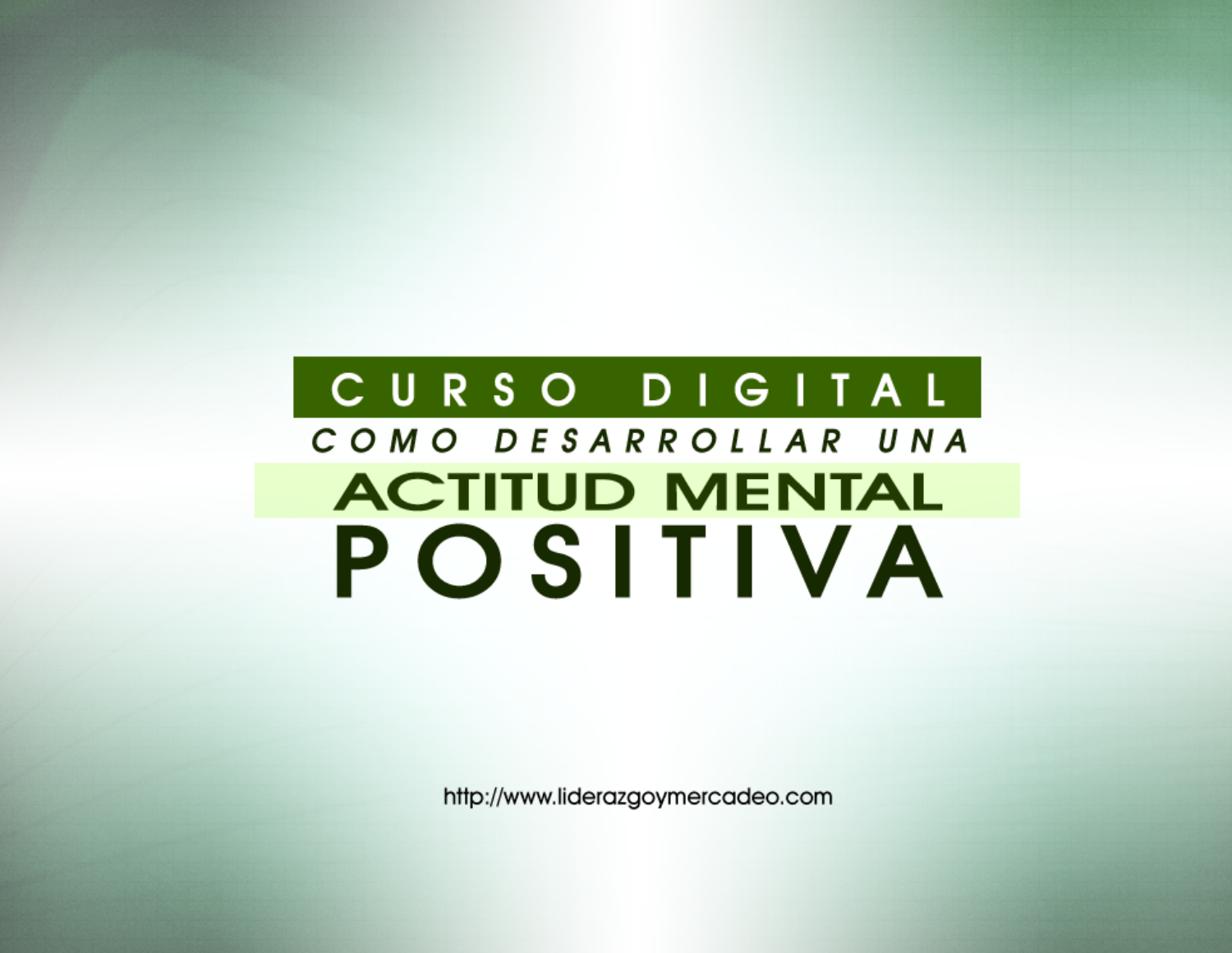

## Orar, Meditar, estar en Dios.

No me puedes negar que las cosas están perfectamente organizadas en el universo, y que existe una fuerza superior que todavía no entendemos en su totalidad. Yo lo llamo Dios.

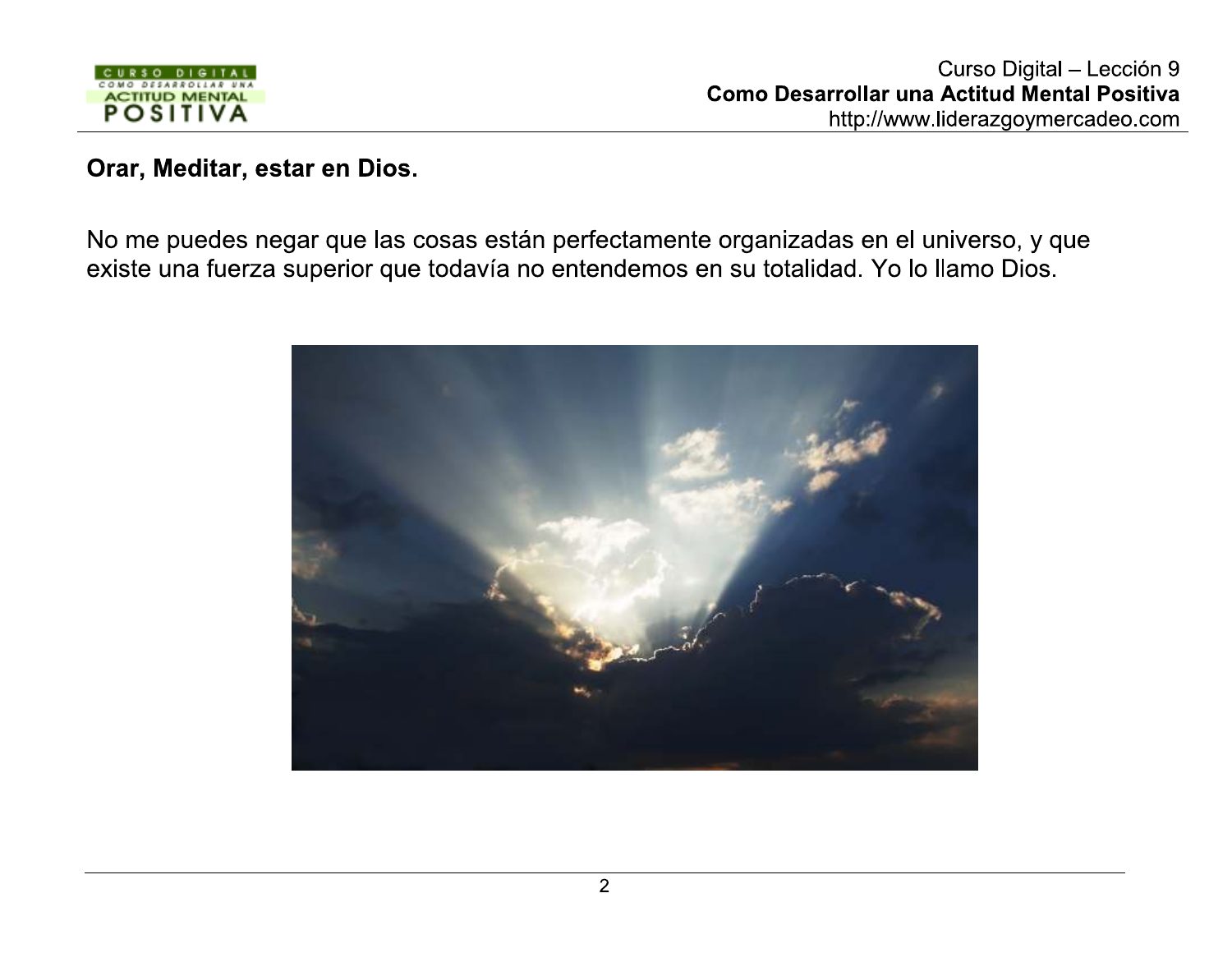

El universo tiene un orden, la oración es el proceso de conocer tu lugar en ese orden y comienzas a prepararte para cambiarlo.

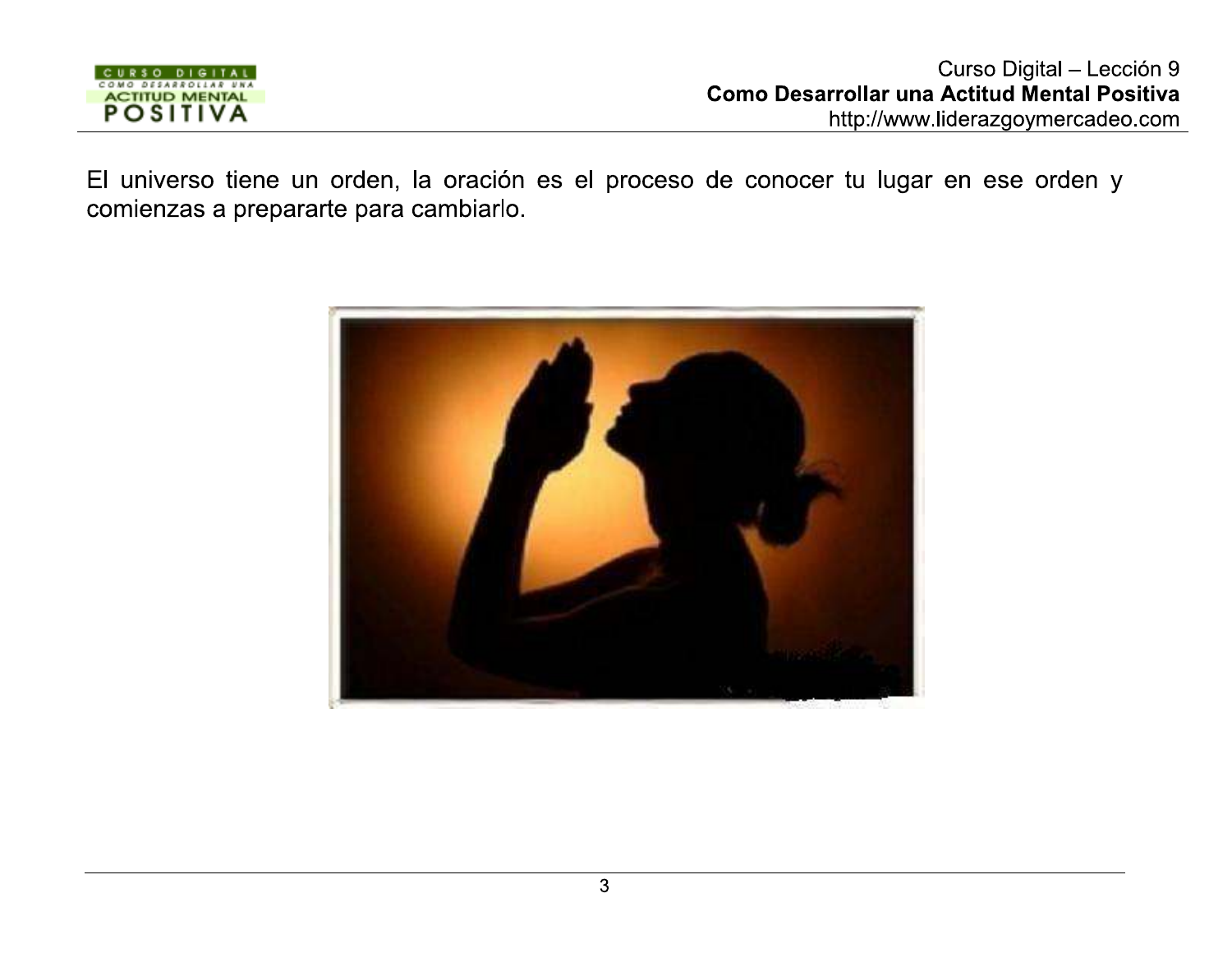

Esta es una buena oración:

"Oh Padre, escucha mi oración de mañana Impárteme tu ayuda Que yo logre hacer mi vida hoy Aceptable a ti No pido escoger mi camino Señor, bendíceme en el tuyo para mí Inspira cada pensamiento y Hazme una bendición hoy Ayúdanos a hacer las cosas que deberíamos Para ser amables y buenos para los demás En todo lo que hagamos, en el trabajo, en el juego, Oue seamos más amorosos cada día. "Por lo demás, hermanos, todo lo que es verdadero, todo lo honesto, todo lo justo, todo lo puro, todo lo amable, todo lo que es de buen nombre; si hay virtud alguna, si algo digno de alabanza, en esto pensad".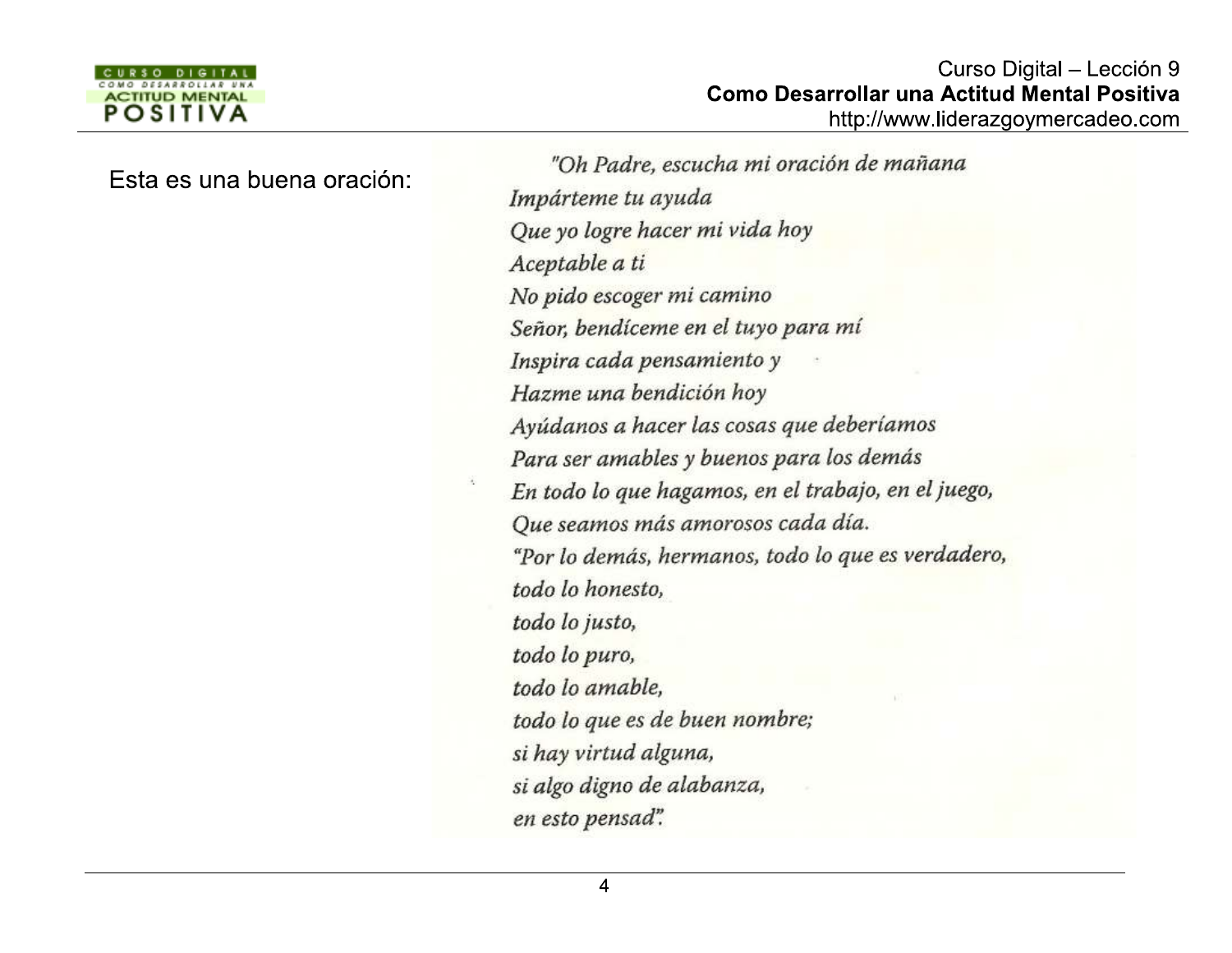

La oración debe ser hecha con fe. Fe significa esperanza en lo que no he visto aun, porque lo que he visto es nuestro presente o futuro. Si creo que voy a recibir, lo voy a recibir.

Con la fe creo un campo magnético, alrededor de mí, que atrae lo que quiero y necesito, al perder la fe ese campo se va.

Esto, algunos lo han llamado la ley de la atracción.

Mira este video: Si Puedes Creer

http://www.youtube.com/watch?v=aHTB9ubbJ4E

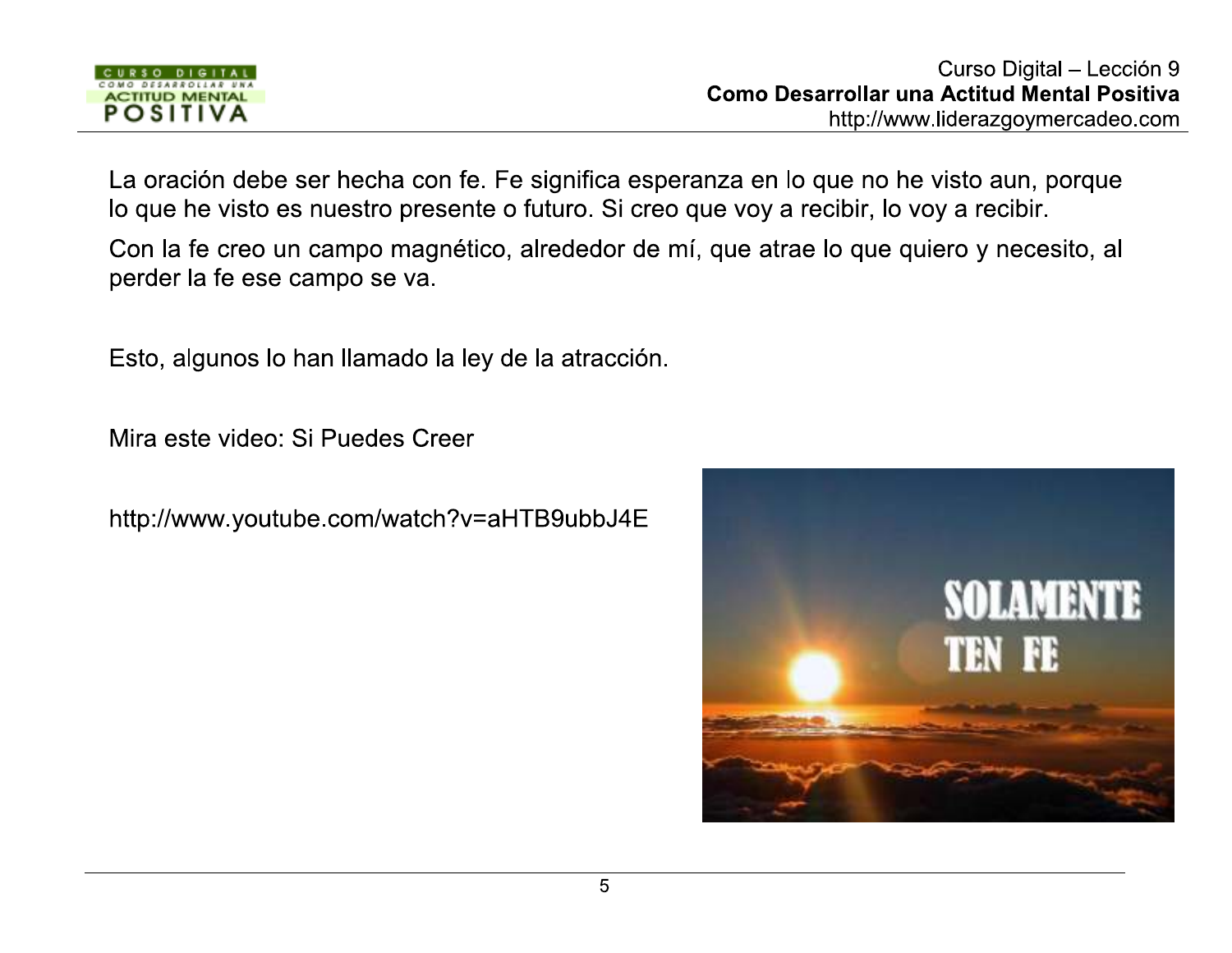

El poder interno de la oración es el efecto que tiene en tu mente. Al adoptar una actitud agradecida y optimista en tus oraciones, refuerzas el poder de autosugestión que aprendiste en la octava lección. Si comienzas tu día con oraciones y vuelves a ellas varias veces durante el día, te conectas a la fuerza más poderosa del universo: la fuerza que lo creo, DIOS

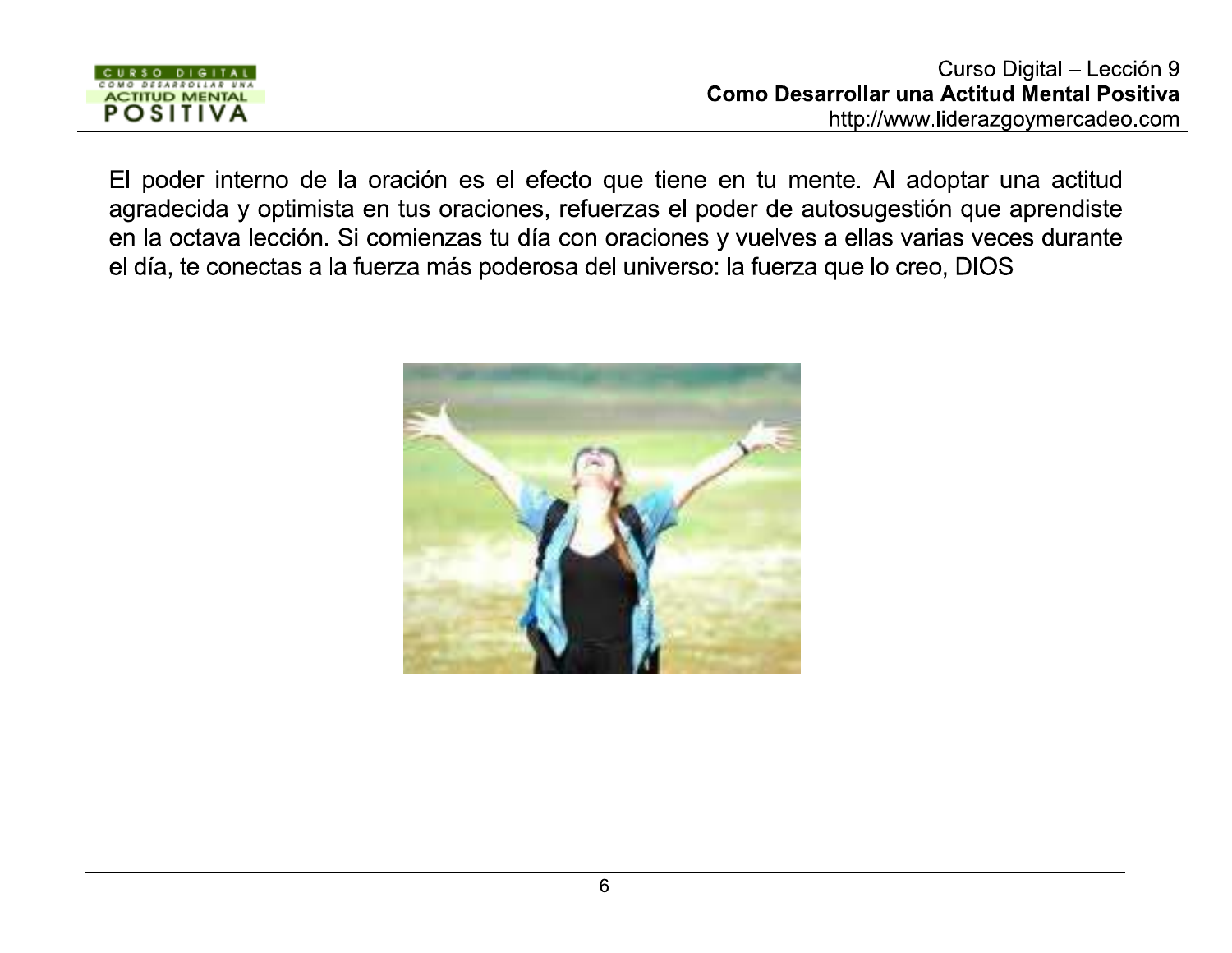

Las primeras palabras que digo al levantarme por la mañana son, "Oh dios, me levanto para hacer Tu voluntad". Esta es la oración más corta que conozco y está profundamente arraigada en mí.

La oración no busca cambiar la actitud de Dios para conmigo; cambia mi actitud para con Dios. A diferencia de la oración, la meditación es un período de quietud sin palabras. Estar centrado es estar físicamente relajado, emocionalmente calmado, mentalmente enfocado y espiritualmente consciente.

Una manera de mantener abierto el canal y mejorar mi contacto consciente con Dios es mantenerme en una actitud agradecida. En los días que estoy agradecido parece que se suceden buenas cosas en mi vida. Sin embargo, en el instante en que maldigo las cosas en mi vida, se detiene el fluir de lo bueno. Dios no interrumpió la corriente; fue mi propia negatividad.